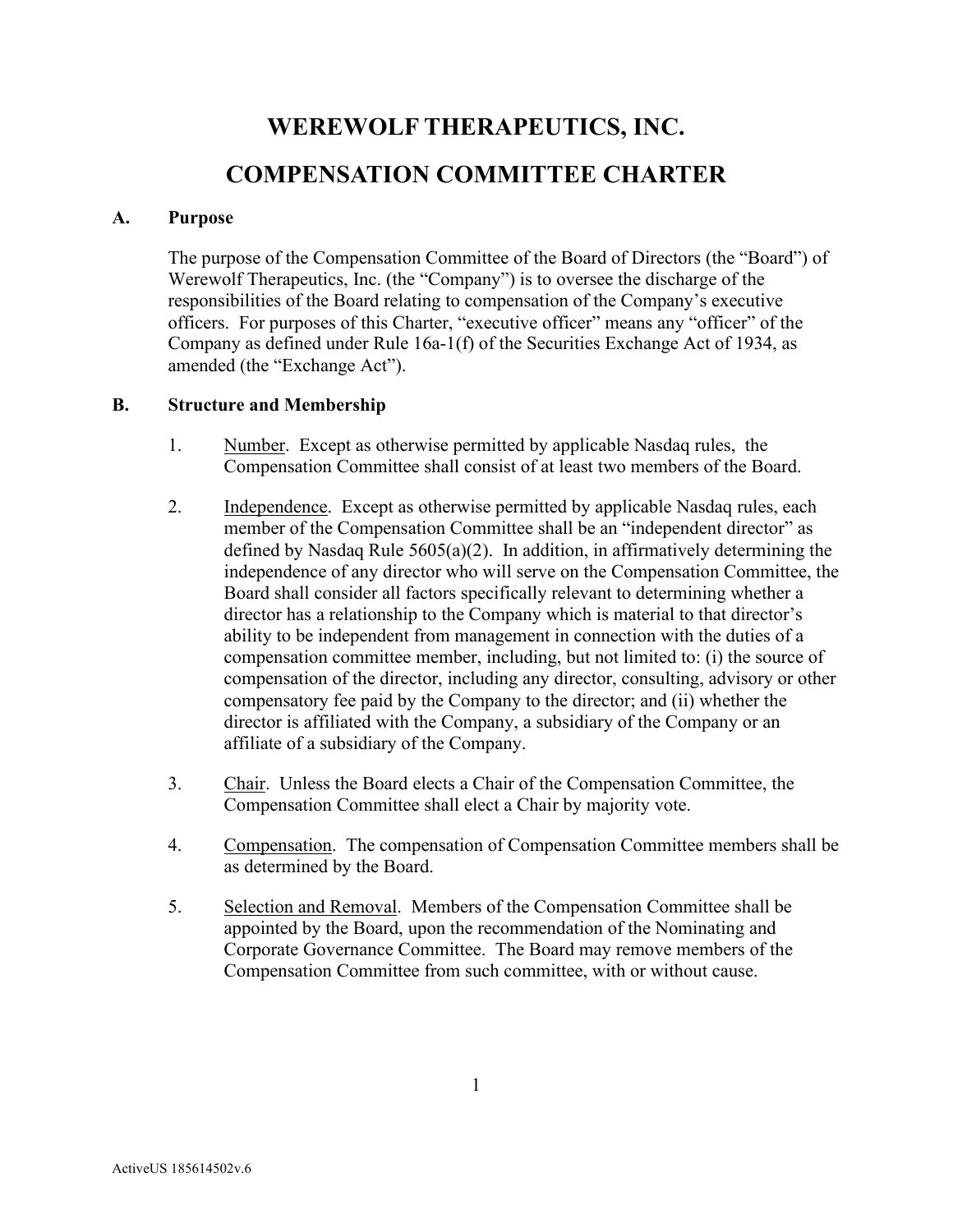## **C. Authority and Responsibilities**

## **General**

The Compensation Committee shall discharge its responsibilities, and shall assess the information provided to it by the Company's management and others, in accordance with its business judgment.

# **Compensation Matters**

- 1. Executive Officer Compensation. The Compensation Committee shall review and approve, or recommend for approval by the Board, the compensation of the Company's Chief Executive Officer (the "CEO") and the Company's other executive officers, including salary, bonus and incentive compensation levels; deferred compensation; executive perquisites; equity compensation (including awards to induce employment); severance arrangements; change-in-control benefits and other forms of executive officer compensation. The CEO may not be present during voting or deliberations on his or her compensation.
- 2. Evaluation of Senior Executives. The Compensation Committee shall be responsible for overseeing the evaluation of the Company's senior executives. In conjunction with the Audit Committee in the case of the evaluation of the senior financial management, the Compensation Committee shall determine the nature and frequency of the evaluation and the persons subject to the evaluation, supervise the conduct of the evaluation and prepare assessments of the performance of the Company's senior executives, to be discussed periodically with the Board.
- 3. Plan Recommendations and Approvals. The Compensation Committee shall periodically review and make recommendations to the Board with respect to incentive-compensation and equity-based plans that are subject to approval by the Board. In addition, the Compensation Committee, or a majority of the independent directors serving on the Board, shall approve any tax-qualified, nondiscriminatory employee benefit plans (and any parallel nonqualified plans) for which stockholder approval is not sought and pursuant to which options or stock may be acquired by officers, directors, employees or consultants of the Company.
- 4. Administration of Equity-Based Plans. The Compensation Committee shall exercise all rights, authority and functions of the Board under all of the Company's stock option, stock incentive, employee stock purchase and other equity-based plans, including without limitation, the authority to interpret the terms thereof, to grant options thereunder and to make stock awards thereunder; provided, however, that, except as otherwise expressly authorized to do so by this Charter, any such plan or a resolution of the Board, the Compensation Committee shall not be authorized to amend any such plan. To the extent permitted by and consistent with applicable law and the provisions of a given equity-based plan, the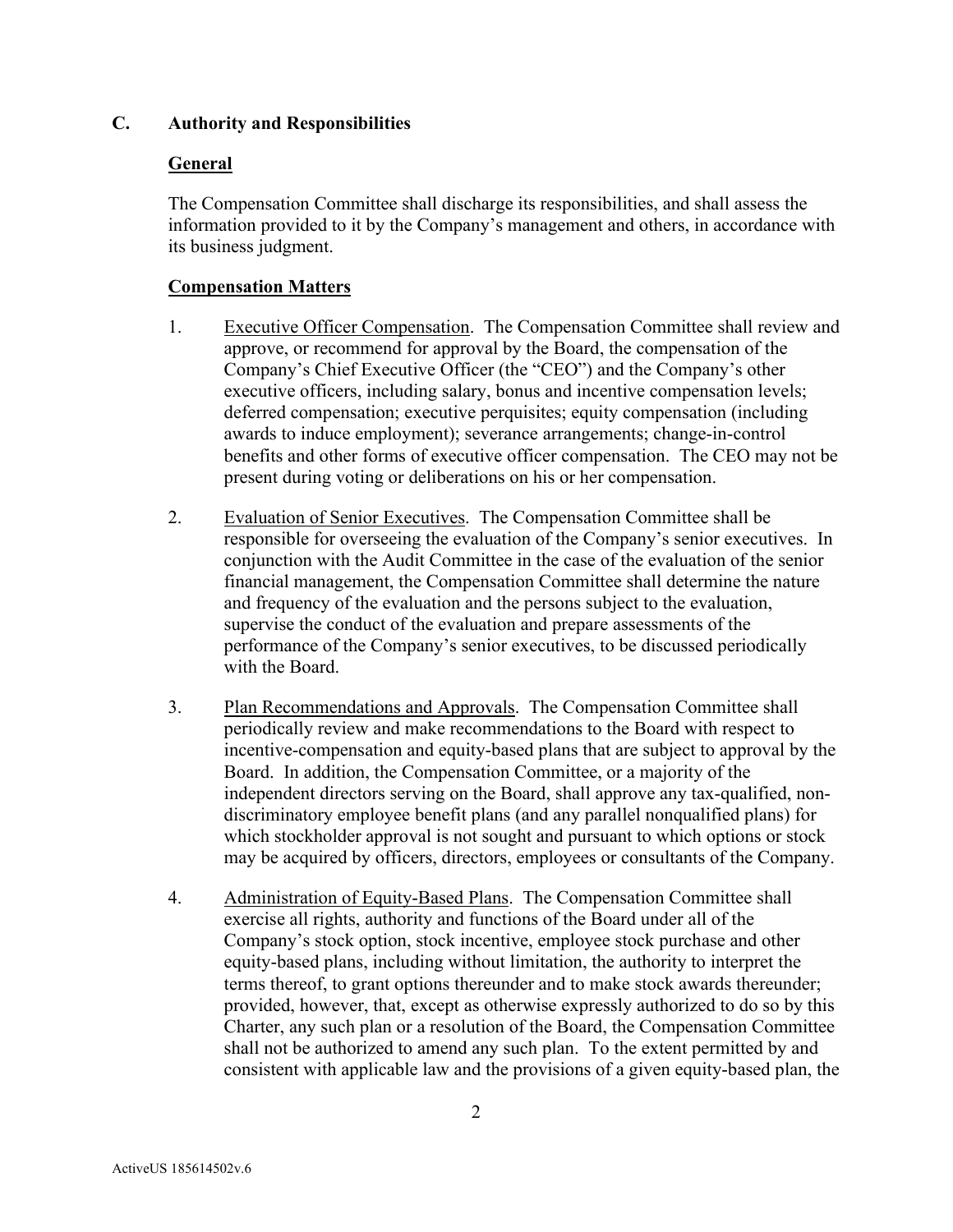Compensation Committee may delegate to one or more executive officers of the Company the power to grant options or other stock awards pursuant to such equity-based plan to employees of the Company or any subsidiary of the Company who are not directors or executive officers of the Company. The Compensation Committee, or a majority of the independent directors serving on the Board, shall approve any inducement awards to be granted in reliance on the exemption from stockholder approval contained in Nasdaq Rule 5635(c)(4).

- 5. Director Compensation. The Compensation Committee shall periodically review and make recommendations to the Board with respect to director compensation.
- 6. Management Succession. The Compensation Committee shall, at the request of the Board, periodically review and make recommendations to the Board relating to management succession planning, including policies and principles for CEO selection and performance review, as well as policies regarding succession in the event of an emergency or the retirement of the CEO.
- 7. Review and Discussion of Compensation Discussion and Analysis; Recommendation to Board. The Compensation Committee shall review and discuss annually with management the Company's "Compensation Discussion and Analysis" required by Item 402(b) of Regulation S-K (the "CD&A"), if applicable. The Compensation Committee shall consider annually whether it will recommend to the Board that the CD&A be included in the Company's Annual Report on Form 10-K, proxy statement on Schedule 14A or information statement on Schedule 14C, if applicable.
- 8. Compensation Committee Report. The Compensation Committee shall prepare the annual Compensation Committee Report required by Item 407(e)(5) of Regulation S-K, if applicable.
- 9. Compensation Consultants, Legal Counsel and Other Advisors. The Compensation Committee may, in its sole discretion, retain or obtain the advice of compensation consultants, legal counsel or other advisors. The Compensation Committee shall be directly responsible for the appointment, compensation and oversight of the work of any compensation consultant, legal counsel and other advisor retained by the Compensation Committee. The Compensation Committee is empowered, without further action by the Board, to cause the Company to pay the compensation, as determined by the Compensation Committee, of any compensation consultant, legal counsel and other advisor retained by the Compensation Committee. The Compensation Committee may select, or receive advice from, a compensation consultant, legal counsel or other advisor, only after taking into consideration the applicable factors affecting independence that are specified in Nasdaq Rule 5605(d)(3)(D).
- 10. Additional Duties. The Compensation Committee shall have such other duties as may be delegated from time to time by the Board.